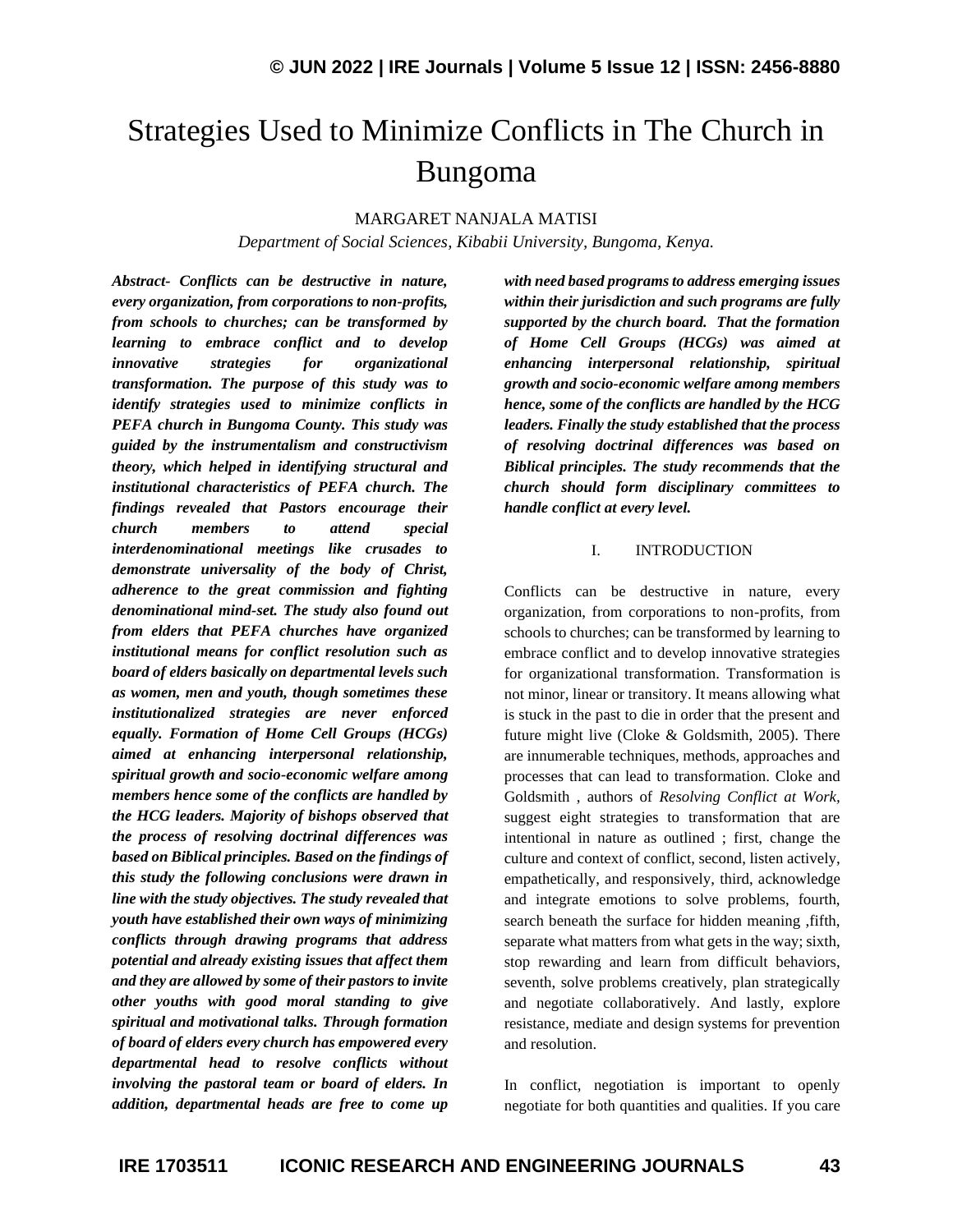# **© JUN 2022 | IRE Journals | Volume 5 Issue 12 | ISSN: 2456-8880**

about the people on the other side of your conflict you cannot afford to negotiate only for quantities (Cloke & Goldsmith, 2005). In negotiating quantities and qualities, there are two fundamentally differing negotiation styles. Aggressive negotiators will move against their opponents in a competitive struggle for power; and collaborative negotiators will adopt a learning orientation to problem solving and move towards their opponent in an effort at improvement and win-win outcomes (Cloke & Goldsmith, 2005).

Cloke & Goldsmith (2005), reference the following reasons for negotiating conflict: first, your goals are moderately important but can be satisfied by less than total agreement, second, your opponents have equal power, and you are strongly committed to mutually exclusive goals, you need to achieve a temporary settlement of complex issues; third, you need a quick solution and the exact content does not matter as much as the speed with which it is reached; and fifth, your efforts at either competition or collaboration have failed, and you need a backup exit, voice and loyalty strategies.

When the performance of a firm or an organization is assumed to be subject to deterioration for unspecified, random causes, leadership finds out about the failings via two alternative routes as cited in Hirschman (1970): firstly, some customers stop buying the firm's products or some members leave the organization, this is the exit option. As a result, revenues drop, membership declines, and management is impelled to search for ways and means to correct whatever faults have led to exit. Secondly, the firm's customers or the organization's members express their dissatisfaction directly to management or to some other authority to which management is subordinate or through general protest addressed to anyone who cares to listen: this is the voice option. As a result, management once again engages in a search for the causes and possible cures of customers' and members' dissatisfaction.

Loyalty is a third key concept in the battle between exit and voice; members may be locked into their organizations a little longer and thus use the voice option with greater determination and resourcefulness than would otherwise be the case. While loyalty postpones exit, its very existence is predicated on the possibility of exit. A pastor is most often forced out of ministry due to lack of success at resolving differences with other people within the church (Sande, 2004). The Christianity Today International study further revealed that forty five percent of pastors who were forced out of the church think they could have done more to avoid being forced out, resolving conflict was the primary action pastors wished they had taken sooner and pastors reported conflict management as the area of training most lacking in their seminary or Bible college education (Barfoot *et al.*, 1997).

Conflict can be the result of a violation of shared expectations, or conflict can result from the clash of two fundamentally different sets of expectations for behavior (Becker, 1999). Previous research shows that congregational conflicts arise over issues of congregational culture, leadership, and denomination (Becker, 1999; Chou, 2008); theology, purpose, and meaning (Hadden, 1970);liberalism versus conservatism (Becker, 1999; Haden, 1970); and beliefs and authority (Hoge, 1976). When any of one these factors are compromised by leadership, it plays a significant role as to why people feel their religious understandings are misaligned and conflict occurs.

Each year thousands of pastors leave their churches, leading to an astronomical cost of \$684 million a year (Sande, 2004). According to him, most congregations have not been properly equipped to deal with conflict, so when a pastor who is equally unprepared in conflict management enters into such a church, the stage is set for agonizing conflict and disunity. The church cannot afford to let these losses continue. This study seeks to find a relationship between church conflict management style and positive energy growth for unity within the church.

De Gruchy and Martin (1994) in their book; *Religion d the Reconstruction of Civil Society,* say that there is the need to develop an approach to conflict mediation and such a perspective is reflected in their definition; which states that conflict resolution and peacemaking involves a restrict using of relationship, a transition from an order based on voluntarism from a relationship characterized by hierarchy to one marked by equality, participation, respect, mutual enrichment and growth (De Gruchy & Martin, 1994). They pointed out that this restriction of human relationship is the process of reconciliation which creates a new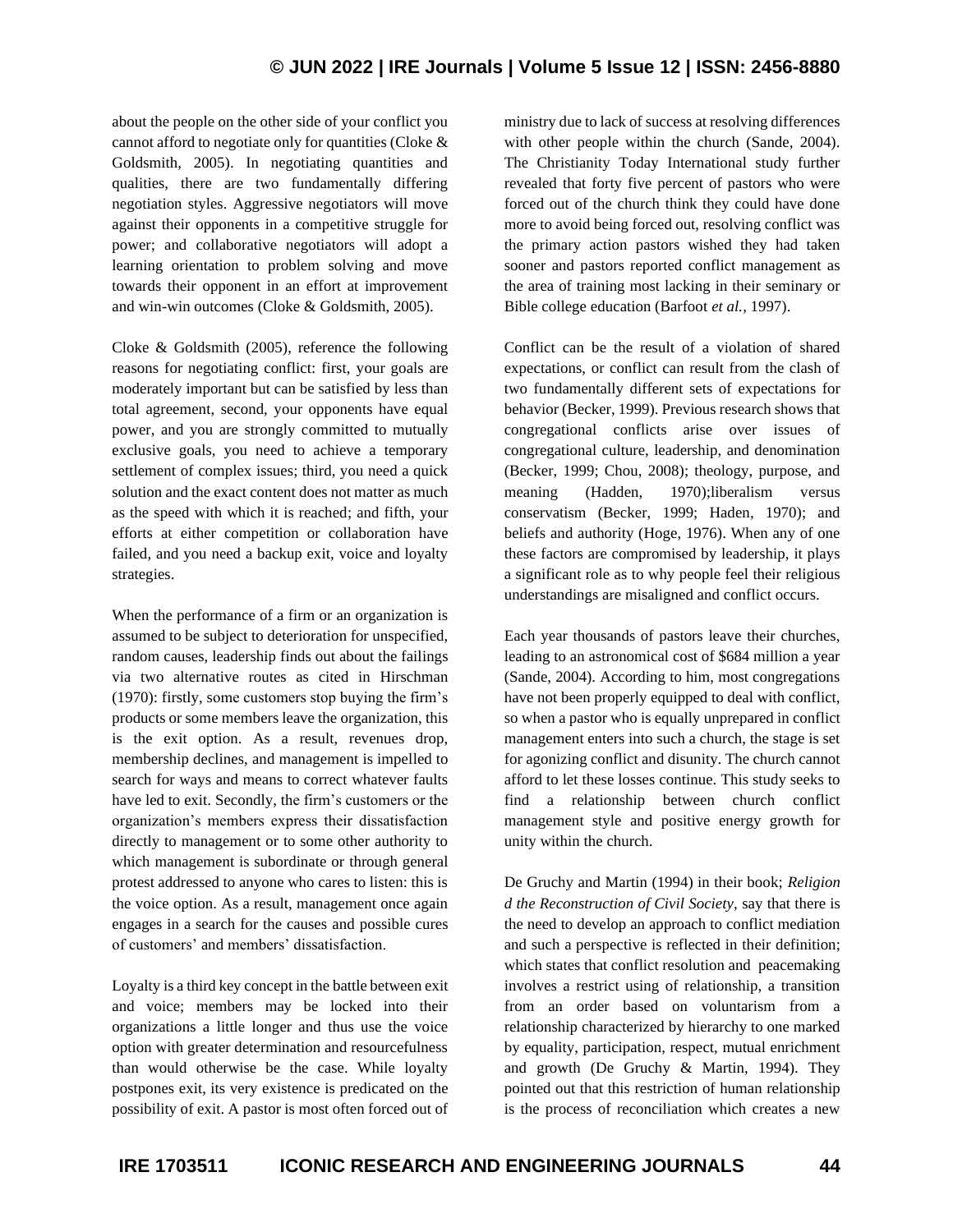community, a new social order. The social order is to be based on equal dignity, love, mutual respect, freedom and a radical sense of tolerance. They went on to say that one goal of conflict mediation is to promote collective problems solving especially in strife torn communities. They reckoned that the restoration of broken relationship is incomplete if it does not affirm the human rights agenda.

Horowitz & Bordens (1995) Social Psychology, record some scholars who dealt with how conflict could be resolved. They indicated (Rubin and Brown, 1975) to have said that to solve conflict through negotiation, the parties involved in a conflict must be ready to exchange views, clarify their positions and propose solutions. Each side presents its demands or proposals for evaluation by the other side, which in turn presents counter demands or counter proposals. Horowitz and Bordens again quoted Deutsch and Krauss (1962) by stating that one of the functions of negotiation is to get the parties to communicate. This implied that if the parties to a conflict can just start talking, they will be able to work out a solution.

Adeyemo (2006) in his article entitled *Conflict Management* writes that when conflicts are not well handled, they can seriously damage a relationship, divide a nation, destroy an organization and demoralize the people involved. Improper handling of the conflict between Barnabas and Paul in regard to John Mark led to the division of the missionary team (Acts 15:36-41). He goes on to say that in resolving any conflict, there should be honest communication, silence and isolation only deepen misunderstanding which fuels conflict. In Genesis 13:1-18, Abram did not gloss over the potential for quarrels between his herdsmen and those of Lot. He discussed it openly with Lot and developed an appropriate strategy to deal with it. For Adeyemo (2006), negotiation is the best way to find peace through a process of give and take in which neither party to the conflict insists on being the winner. The events of 1 Kings 12 in the Bible show the disastrous consequences of Rehoboam's unwillingness to negotiate. To unravel these mitigating factors within PEFA in Bungoma will be the major concern of this study. The proposed study will also seek to establish the mechanisms that PEFA will utilize in enhancing church conflict tolerance in Bungoma County in addressing church conflict and unity on growth and development.

#### II. THEORETICAL FRAMEWORK

The study employed Instrumentalism and constructivism theory. Instrumentalism is a pragmatic philosophical approach which regards an activity chiefly as an instrument or tool for some practical purpose, rather than in more absolute or ideal terms. This theory states that every truth has practical consequences that are the test of its truthfulness. The theory is associated with the American philosopher William James (1842). He defined the truth as "only the expedient in our way of thinking." In religious terms, what justifies a creed or ritual is its ability to satisfy psychological needs and generate useful values for society. Instrumentalism believes that identity is a fluid and a constantly changing phenomenon, and views group identification as a preference. The ideology for instrumentalism might be 'I do what I do because I know what I want'. This is an attractive way of understanding identity because it is consistent with liberalism and consumerism. It easily explains how conversion and assimilation work, and can allow for group of people to act in different ways when encountering different circumstances. Ideas are 'instruments used by people to guide them in reorganizing their environment and initiating new lines of action. Instrumentalism emphasizes ends or goals in social processes.

Social constructs are generally understood to be the by-products of countless human choices rather than laws resulting from divine will or nature. Social constructionism (also called constructivism) is opposed to primordialism, which instead defines specific phenomena in terms of inherent and transhistorical essences independent of conscious beings that determine the categorical structure of reality. Constructivism is a theory founded on the premise that, by reflecting on our experiences, we construct our own understanding of the world we live in. A major focus of social constructionism is to uncover the ways in which individuals and groups participate in the construction of their perceived social reality. It involves looking at the ways social phenomena are created, institutionalized, known and made into tradition by humans. The social construction of reality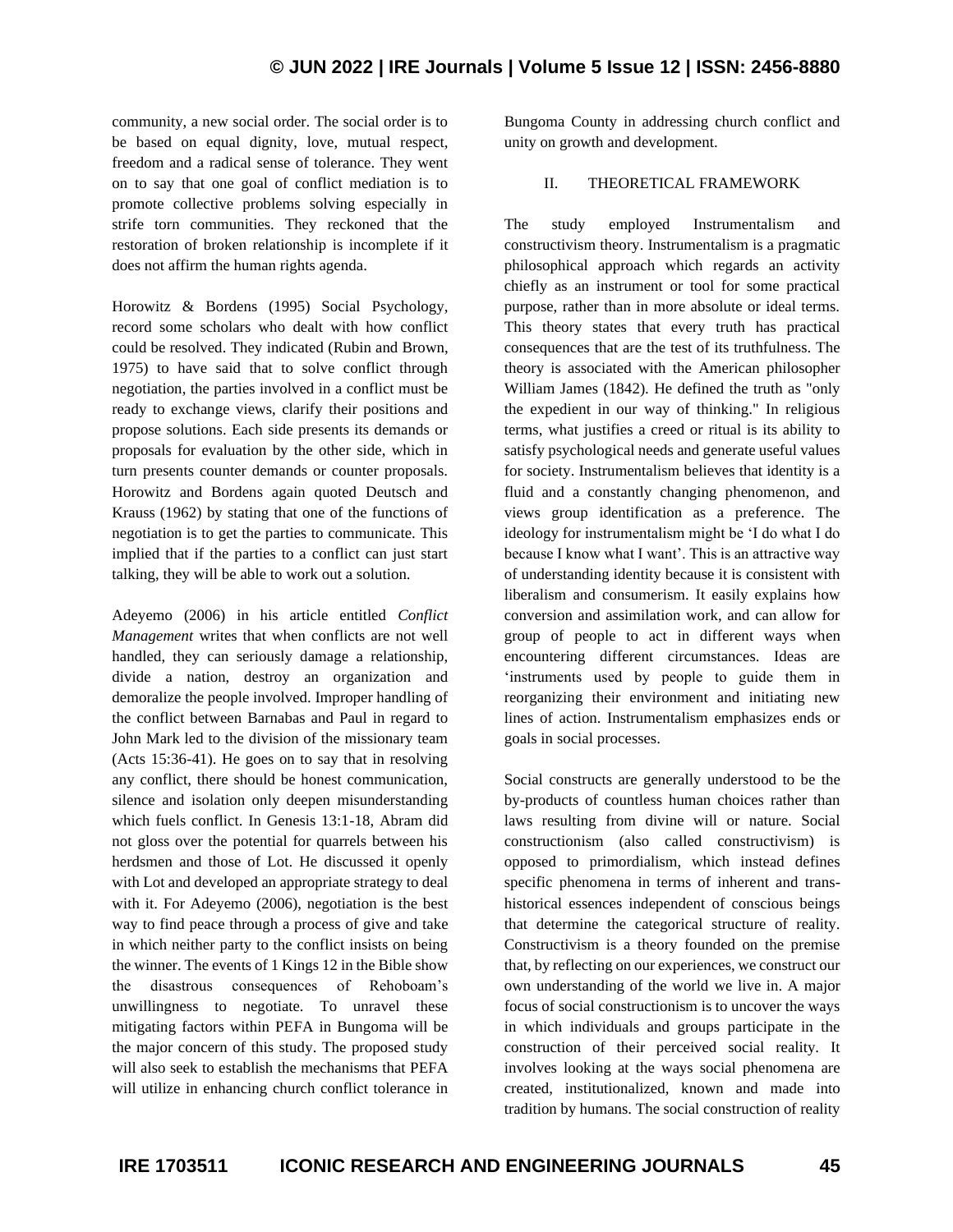is an on-going, dynamic process that is (and must be) reproduced by people acting on their interpretations and their knowledge of it. Constructivists deem that individual preferences extend beyond material interests to encompass spiritual and collective goods. Groups arise, crystallize, decay and even disappear as identifiable units under certain historical conditions (Chandra, 2006). Although the theory of constructivism is quite relevant in explaining the rise of Church identities, it does not give enough information about conflict in the church thus giving room for the theory of instrumentalism to be applied. Pentecostal Church Leaders foment conflict to build support; this process has the effect of constructing more antagonistic identities, which favour more conflict (Fearon and Laitin, 2000). Members of marginalized categories or individual dissidents may quietly subvert or loudly protest common assumptions about particular categories. Their actions may then result in construction of new or altered identities, which themselves give rise to new groups as stated by Miguel (2009).

The instrumentalist theory of knowledge states that 'the activities of thinking and knowing occur when an organism experiences conflict within a specific situation'. As such, ideas are something of an action plan which themselves function as instruments by seeking to resolve or negotiate contingencies. Church Leaders select and frame aspects of existing cultural repertoire to differentiate one group from another and build internal cohesion within a group. These cultural aspects can then be called upon to create a spiritual identity used to assert and acquire spiritual power, economic benefits and social status for members of the group or the group as a whole, this mighty be a recipe for conflict in Pentecostal Churches. Even when church identity is preferred, an individual may, within limits, change from one church category to another. In everyday social interaction, church often appears in an instrumental guise, as a group weapon in the pursuit of material advantage; thus its activation is contingent, situational and circumstantial (Chandra, 2006). However, many of the properties commonly associated with Pentecostal church identities in our explanatory theories do not characterize the identities that we classify as Pentecostals in general, although they may apply to particular subsets of these identities. These properties include common constitution,

common church structure, common church practices, common culture (Chandra, 2006).

Under the theory of constructionism, membership's criteria are contingent upon the participating members themselves who create and develop ideas conducive to group formation in relation to others. Constructivism and instrumentalism emphasizes mutability, freedom and goals in the formation of group identities (Laitin, 2001). Shared interests and shared identities promote group solidarity and thereby provide the basis for organization and mobilization (Hempel, 2004). This theory is relevant to the current study; it explores conflict and unity in the church specifically PEFA, where groups disharmony undermines growth and development.

#### III. THE STRATEGIES

The study sought to find out existing strategies used to resolve conflict in PEFA church. Majority of bishops said that PEFA church has put in place ways of identifying conflicts such as formation of disciplinary committee, subcommittees and procedures to handle conflict from the National to the district level also known as PEFA cathedral as indicated in the reviewed constitution (2018):

*Each PEFA cathedral shall, subject to sub Article 2.1 have the mandate, as will deem necessary to take any disciplinary action against any of their members or group of individuals in accordance to this constitution and as laid down in Article11 of the PEFA bylaws 2018.*

From the above constitutional mandate, it implies that in the event that the PEFA cathedral shall fail to settle a dispute, the matter would then be referred to the Regional Executive Board for mediation. The bishops further explained that should the Regional Executive Board fail to mediate the dispute, the same shall be referred to the National Executive Council, whose decision shall be final. Particular conflict management strategies have their advantages and disadvantages and are more or less effective depending on the type of conflict and the situation or context in which the conflict occurs (Lewicki et al, 2003, Sande et al, 2006) cited by( Brockman et al,2010).Thus, if conflicts are not resolved promptly in marriages, churches,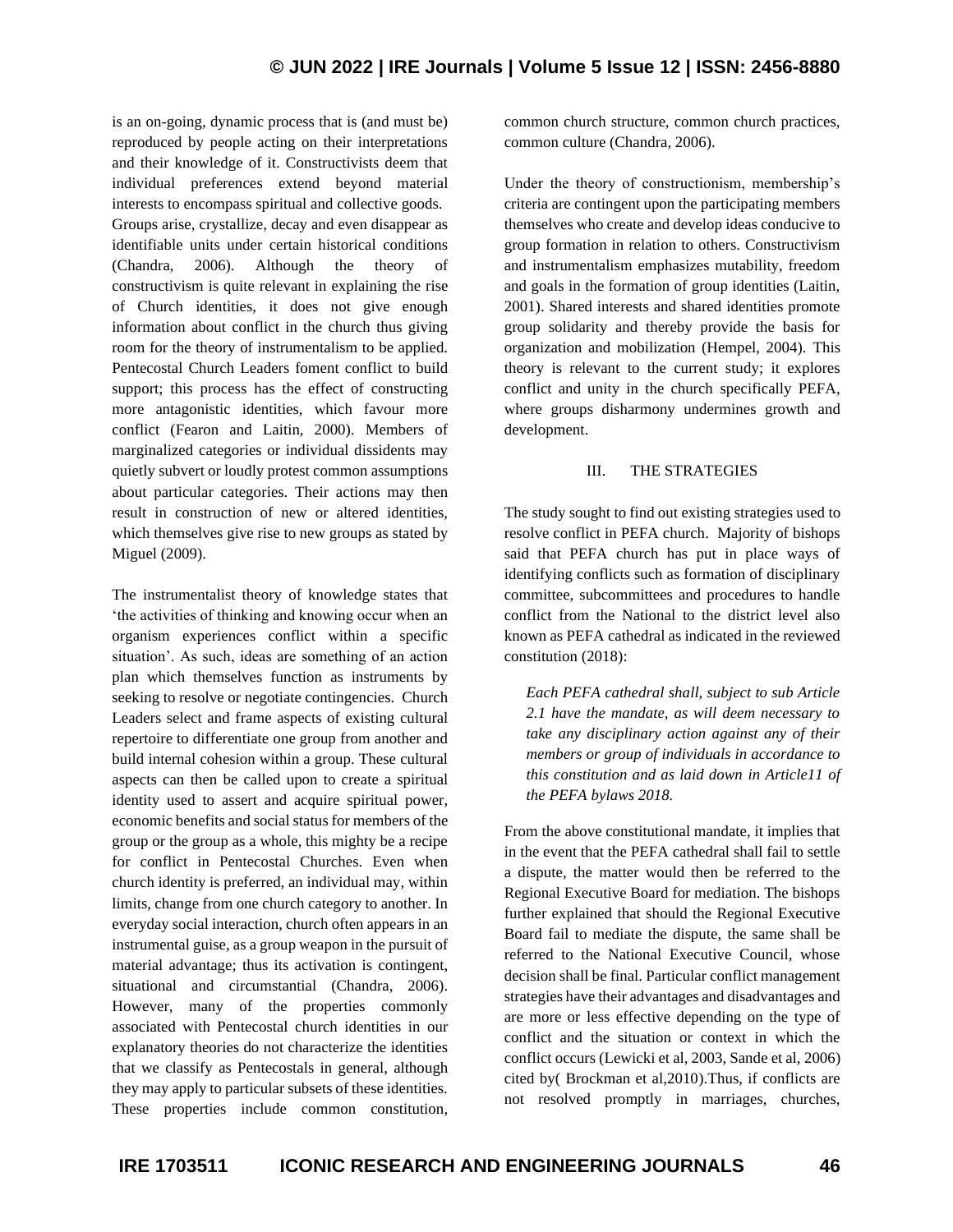communities and nations, informal groups may develop to handle the situation, which may escalate the crises to the extent that the institution may be adversely affected. Hence, in the interest of social harmony, there is need to suppress conflict (Adebayo, 2000).This study established that PEFA as one of the Pentecostal churches in Bungoma County participates in a wide range of conflict strategies within its confines.

In addition, closely knit fellowship among the believers and different partnerships with other churches was cited by most bishops and pastors as exemplified below:

*The PEFA fraternity is a member of Bungoma bishops and pastors Fellowship for all evangelical and Pentecostal churches which operates as duly registered organization with elected officials (source; O.I Bishop, Bungoma PEFA church).*

From the excerpt it is clear that PEFA church is completely devoted to the invisible unity that exists among the believers through the Holy Spirit. Bungoma pastors and bishops of Pentecostal churches formed a fellowship in 1990s with an aim of finding diverse ways of conflict management and resolution. This was because the frequency of wrangles and divisions in PEFA Churches had escalated to the detriment of its growth and development. s

From FGD with women leaders, it was reported Pentecostal churches are faced with a common enemy stemming from leadership struggles, doctrinal differences, management problems and theological challenges. Hence there are efforts made through activities that are conducted quarterly or annually such as workshops, youth camps, pastors and leaders seminars, to enhance strategies for conflict management as exemplified below:

*During workshops we are taught life skillsnegotiation ,decision making forgiveness, and the importance of recncilation.Women retreats empower women through biblical teachings such as obeying authority and submission to God and our husbands, praying for families, church and those in authority.*

Based on this understanding, the initiatives on regular meetings, retreats and seminars were helping to minimize divisions and disagreements within PEFA because of the diverse teachings provided by Christian experts from different fields. However, one Woman leader reported that lasting peace and unity could be achieved through being filled with the Holy Spirit, being prayerful, submission to God and balancing between spiritual matters and psycho-social issues not through ritual meetings and gatherings.

Youth leaders reported that most pastors encourage their church members to attend special interdenominational meetings like crusades to demonstrate universality of the body of Christ, adherence to the great commission and fighting denominational mind-set. Such programs are organized quarterly and they help church leaders to understand their common goal of reaching the unreached and empowering one another spiritually rather than washing dirty linen before the flock as shown below:

*Problems faced by the youths are generational and contemporary issues hence, too complex to handle. Mentorship programs are non-existent in almost all our local churches. Though we have a lot of potential*, *knowledge and experience, we lack proper guidance on how to link our abilities with spiritual maturity. In fact a good number of us leave with our expertise, knowledge and experience to churches that are flexible and ready to assist us to acquire more relevant skills for survival. In most cases we draw programs to address issues and through our pastors. (FGD/005 voices/Bgm/Wby/Lug/Tongaren).*

From the above response the study revealed that youths have established their own ways of minimizing conflicts through drawing programs that address potential and already existing issues that affect them. They are allowed by some of their pastors to invite other youths with good moral standing to give spiritual and motivational talks.

This study also found out from elders that PEFA churches have organized institutional means for conflict resolution such as board of elders basically on departmental levels such as women, men and youth, though sometimes these institutionalized strategies are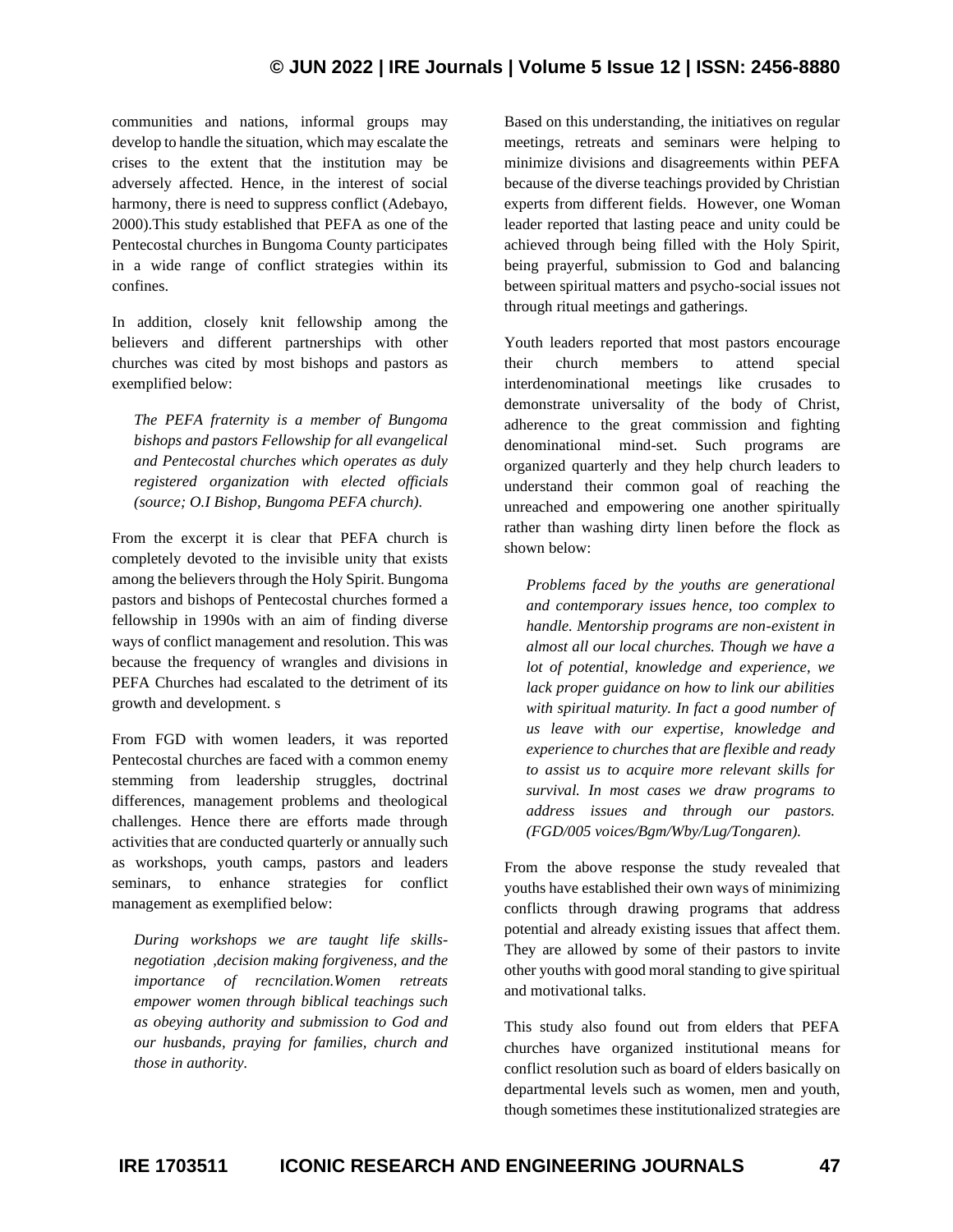never enforced equally. Through formation of board of elders every church has empowered every departmental head to resolve conflicts without involving the pastoral team or board of elders. In addition, departmental heads are free to come up with need based programs to address emerging issues within their jurisdiction and such programs are fully supported by the church board. From pastors, deacons and women leadership, it was established that each local church had resident local board of elders whose mandate was to address concerns of church members. Formation of Home Cell Groups (HCGs) aimed at enhancing interpersonal relationship, spiritual growth and socio-economic welfare among members hence, some of the conflicts are handled by the HCG leaders.

It was evident that at Sinoko PEFA church, they had established vibrant welfare programs such as income generating activities (IGAs), micro finance for the church to save and borrow loans. There is a kitty for the needy that include unemployed youths, widows, and orphans. Most respondents from this congregation were highly satisfied with issues concerning the organizational structure, leadership, doctrinal issues, theological and policy problems that were not affecting the stability of the church. This implies that an empowered congregation was less divisive and issues that could fuel conflicts were not common.

A majority of the bishops, pastors, deacons/elders, women leaders, youth leaders as well as Sunday school teachers from urban, peri-urban and rural areas indicated that they deal with welfare issues when need arises but they did not have an initiative for income generation activities(IGAs) and micro-finance activities in their respective churches. This is in agreement with a study carried out by World Bank (2018) under Global Religious Organizations, asserted that religious organizations have a tremendous capacity for doing good, with most religious groups being known for their programs to address poverty and/or care for the poor. From this study, it is inferred that socio-economic conflicts that stem from misappropriation of funds, underpayment of pastors, preaching for money and prosperity, planting a seed, competition among churches would easily be addressed if other Pentecostal churches particularly PEFA embraced mechanisms of poverty alleviation.

The study also sought to establish the emerging and contemporary issues and how they were being addressed by the pastors and leadership of the church. A majority of the bishops, pastors, elders as well women leaders pointed out some of the issues such as preference by members for tele-preaching as opposed to attending church service and meetings, preference for using Bible apps rather than carrying printed Bibles, use of gospel music on CDs than singing practically, use of music equipment to make the church lively and attract the youth. Most respondents noted that this was affecting consistency of church attendance by most of the members especially the youths; yet there is virtually no follow up by church leaders of the chronic absentees. There is lack of continuous capacity building, refresher courses and sensitization for all church leaders to effectively deliver in their work. According to the researcher such laxity is one of the causes and escalation of conflicts in PEFA church in Bungoma County. Therefore this warranted this study to be carried out in order to identify possible solutions to ceaseless conflicts and counter divisions experienced here.

When youth leaders were asked about this challenge and how it was tackled, one of them responded as stated below:

*Harvest Preparation International Ministries had diverse projects for all members of their congregation for example, transition for young children, U-turn project for youth which is an initiative in a church to address issues of human growth and reproductive health problems, HIV and AIDS/STIs, unemployment, self-employment, entrepreneurship and computer skills and young parents. The elderly and leaders have their own programs which attract commitment and participation in church. Our PEFA churches can learn and borrow from this great church…BGM/007.*

The youth's sentiments above imply that effective methods of conflict management and reconciliation with regard to emerging and contemporary issues are minimal in almost all PEFA churches, hence the escalation of conflicts in this church. Therefore, the church should look for alternative ways of enhancing church active ties in order to fully occupy the minds of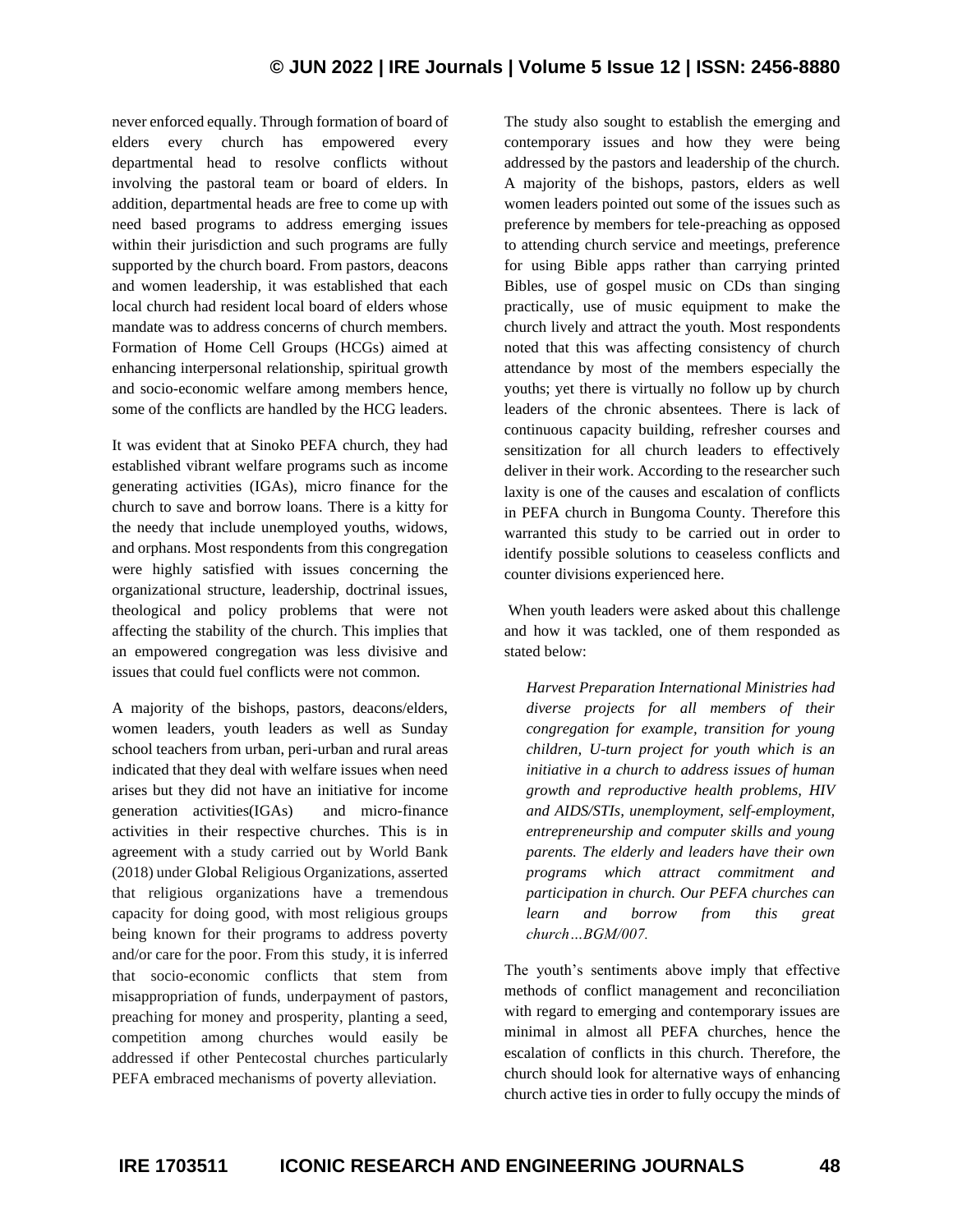the youth. This will help in retention of church membership and foster growth and development.

The study sought to understand whether the respondents as leaders felt their contribution towards resolving conflicts bore fruits. Most of the respondents unanimously agreed that they play a major role in resolving conflicts though they were not always consulted in certain cases. However, they noted that the Bible emphasizes forgiveness and reconciliation which they consider as the most important contribution. This concurs with Sande (2004), who states that a conflict provides Christians with an opportunity to develop virtues such as discipline, patience, forgiveness, forbearance and gentleness.

## IV. RESOLVING OF DOCTRINAL DIFFERENCES BASED ON BIBLICAL PRINCIPLES

The study further inquired whether doctrinal differences were solved based on Biblical principles. Majority of bishops observed that the process of resolving doctrinal differences was based on Biblical principles. This was confirmed by Clark (2006), who said that the Bible describes conflict throughout its pages, yet interestingly enough the word conflict is never to be found. Words such as dispute, division, quarrel, strife, and contention are used in the Scripture to describe interpersonal conflicts. He said that in the first pages of the Bible, conflict is depicted between God and His creation, as a result of Adam and Eve's disobedience (Genesis 3). Adam immediately blames his wife for their precarious dilemma, and the "blaming others syndrome" enters into human history. He further noted that interpersonal conflict that Adam and Eve felt as they were forced to leave paradise behind and begin a new existence in a life marked by turmoil and pain, was unknown in the Garden of Eden. Adam and Eve's two sons must also have confronted intense interpersonal conflict. Due to Cain's incessant jealousy, Cain puts his brother Abel to death (Genesis 4). Clark observed that throughout the Old Testament God's chosen leaders faced one conflict after another, and more often than not, they did not always make the best choices. A superficial overview of the Kings of Israel highlights this perhaps a few exceptions, the ineptness and often spiritual deficits of leaders who were incapable of bringing about conflict resolution. In the Gospels of the New Testament we are especially aware of the intense conflict that escalates between Jesus and the Jewish religious leaders in Jerusalem. This conflict finally reaches its climax as the Jewish Sanhedrin encouraged Pilate to crucify Jesus instead of Barabas (John 18 & 19) Clark, 2006).

In addition, Peterson (2005) and Mayor (2006), observed various conflict situations in the beginning of the early church in Acts 6:1-4. There was much unrest amongst the Hellenistic Jewish widows, because they were being overlooked by the apostles as they waited on tables. In this conflict situation after prayer and fasting, the Holy Spirit intervened and granted wisdom to the church so that deacons were appointed to oversee this ministry and the apostles would have more time to spend in prayer and preparation for teaching. Out of this conflict situation a resolution did evolve that positively helped the early church to grow and mature.

The bishops also cited church conflict in Acts 15 which led to the convening of the Council of Jerusalem. The early church leaders wrestled with a major conflict that could have easily divided the infant church if left unchecked. Peterson (2005) and Mayor (2006), further explained that the question for debate centered on the question whether Gentile converts in other parts of the Roman Empire would also have to observe Jewish rituals particularly circumcision, before they could be considered true Christians. Once again, the ministry of the Holy Spirit intervened in this heated matter and a resolution was found. The decision of the Jerusalem Council was put in writing and was received with jubilation by the Gentile churches as shown below;

*Therefore, we are sending Judas and Silas to confirm by word of mouth what we are writing. It seemed good to the Holy Spirit and to us not to burden you with anything beyond the following requirements: You are to abstain from food sacrificed to idols, from blood, from the meat of strangled animals and from sexual immorality. You will do well to avoid these things. Farewell. (Acts 15:27-29).*

The above advice given to the early church by the Jerusalem council should be emulated by the current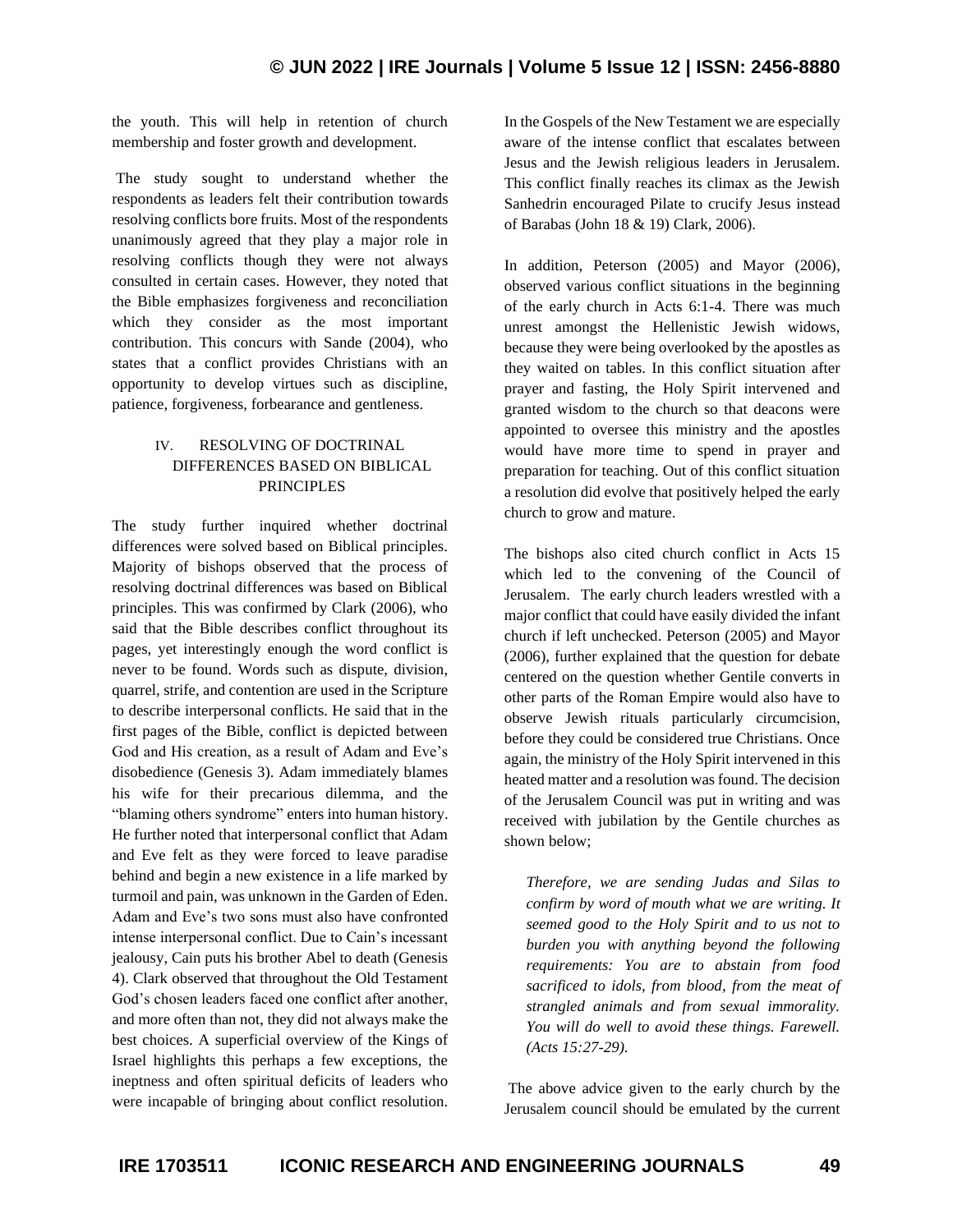church leadership in order to help minimize conflicts and foster unity. These views correspond with Peterson (2005), who notes that as the first conflict is resolved in Acts 15, the interpersonal conflict between Paul and Barnabas reaches its climax at the end of the same chapter. Barnabas wanted to take John, also called Mark, with them, but Paul did not think it wise to take him because he had deserted them in Pamphylia and had not continued with them in the work. They had such a sharp disagreement that they parted company as shown below:

*Barnabas took Mark and sailed for Cyprus, but Paul chose Silas and left, commended by the brothers to the grace of the Lord (Acts 15: 37-40).*

However, from the above dispute, a wise decision was arrived at by the brethren in Antioch who tried to intervene as mediators in this dispute amongst two of their most highly esteemed spiritual leaders. Although the dispute could not be resolved, still the brethren committed the two separate missionary teams to the grace of the Lord (Acts 15:40). Over the years Paul's opinion of John Mark must have changed radically, as he requests Timothy to bring him to Rome since Mark has proven to be a help to Paul's ministry (2 Timothy 4:11). Sande ,(2004) and Peterson,(2005) document that the epistles of Paul are often written because of conflicts in teaching matters, moral questions, and interpersonal quarrelling that are taking place in the local church. Paul's letters are in themselves a type of conflict management excurse directed by the Holy Spirit to help the churches get past the different conflict that are holding the church back from spiritual maturity as 1 Corinthians points out:

*I appeal to you, brothers, in the name of our Lord Jesus Christ, that all of you agree with one another so that there may be no divisions among you and that you may be perfectly united in mind and thought. My brothers, some from Chloe's household have informed me that there are quarrels among you. What I mean is this: One of you says," I follow Paul"; another, "I follow Apollos"; another,"I follow Cephas"; still another," I follow Christ." (1 Corinthians 1:10- 12)*

Based on Paul's admonitions above, it is clear that the church has been rocked with conflicts since it inception. It is important therefore, for church leaders to allow the Holy Spirit to help them to resolve their differences that hold back the church from spiritual growth. This is in agreement with Pegues, (2009) who sheds light on different leadership styles and communication styles employed during conflict management which vary when dealing with issues that arise. He pointed out that a dictator engages in winlose confrontations, his power or anger to win is at the expense of the other person. In many circumstances, this style reflects emotional and professional immaturity; the accommodator wants to maintain the relationship at all costs, even at the cost of one's beliefs, values, peace of mind, personal time, or resources. Often accommodators have a low selfesteem and do not feel that they bring anything of real value to the relationship. The abdicator avoids confrontation at any cost. They will withdraw from a situation rather than confront. They rob themselves of the opportunity to experience the growth that results from working through issues. Lastly, a collaborator deals with conflicts by cooperating, joining forces, uniting, pulling together and participating. Those who work together toward a common purpose demonstrate spiritual maturity.

#### V. SUMMARY

Pastors encourage their church members to attend special interdenominational meetings like crusades to demonstrate universality of the body of Christ, adherence to the great commission and fighting denominational mind-set. The study also found out from elders that PEFA churches have organized institutional means for conflict resolution such as board of elders basically on departmental levels such as women, men and youth, though sometimes these institutionalized strategies are never enforced equally. Formation of Home Cell Groups (HCGs) aimed at enhancing interpersonal relationship, spiritual growth and socio-economic welfare among members hence some of the conflicts are handled by the HCG leaders. Majority of bishops observed that the process of resolving doctrinal differences was based on Biblical principles.